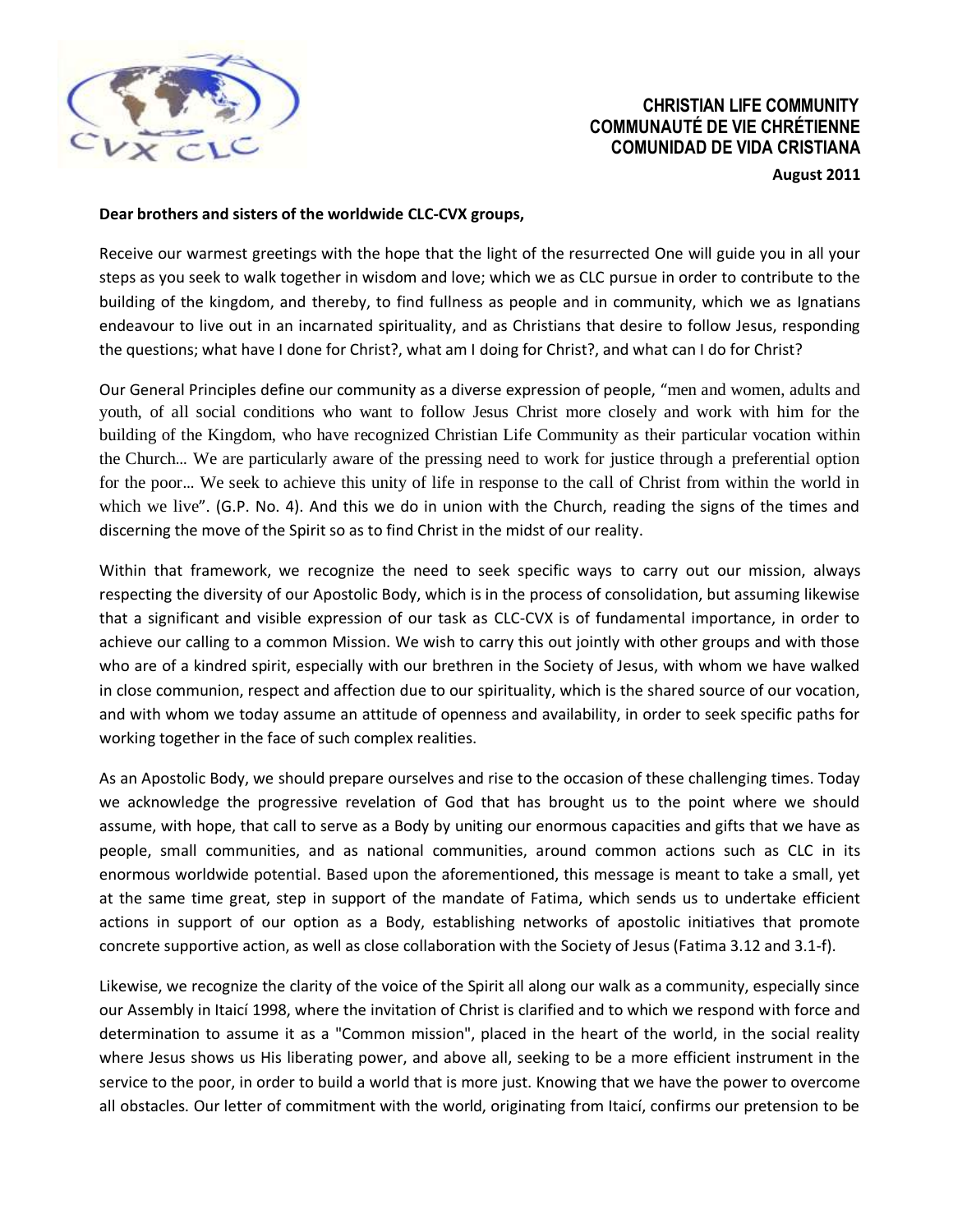prophets of hope and justice, acting in networks and encouraging social actions. We have clearly assumed the challenge to be "social entrepreneurs", giving testimony by our way of life, in which we discover an absolute certainty: "The CLC needs to act" (Itaicí No. 4).

Along this line, and in coherence with the in-depth and intense work carried out since our World Assembly of Fatima, especially since our project No. 146, "Advocacy and international networks", which incorporates the contributions of many national communities as regards to the experiences and actions carried out by CLC members and communities in this field. In this sense, it is necessary to point out that some changes in the coordination of apostolic initiatives and incidence have taken place, maintaining all contributions and processes started previously, given that important steps have been taken in the definition of orientations for the world community along this line:

- 1. The sense and conceptualization of advocacy-incidence is something in progress and has different meanings, therefore we have assumed that in building our own perspective as CLC, we have to recover the work carried out up to date in consultations, work groups, and exchanges with the Society of Jesus; but this will be refined and clarified according to our own experiences as community. Two keys that we should keep in mind are: a. Every action of advocacy-incidence should be directed towards transforming the conditions of injustice that affect the most vulnerable groups, and, b. As CLC we have recognized that our option of advocacy-incidence should start from the grass root processes that represent specific expressions, where we act and work as CLC, and from there, to continue building a process that gives meaning to a global perspective, as the one that is carried out in the decision-making forums of international nature, such as the United Nations or others. That is to say, a perspective that is predominantly bottom-up in its origin, and complemented by expressions that are from the top and downward in their implementation.
- 2. In any case, in order for our projection towards expressions of advocacy-incidence as CLC to have force and meaning, as presented by our inspirational documents, they should be based upon an incarnated common and personal option. That is to say, as CLC we should get involved in actions of this nature where we thus achieve the fullfilment of our mission as a community, where we place our potential, as national groups and a worldwide community, at the service of life, and where we experience the power of learning and understanding the sense of advocacy-incidence through specific actions. We acknowledge that we are a community that wants to practice the DSSE, therefore, in the clarity of the Discernment and Sending originating from our World Assemblies, we now should Support concrete actions, in order to Evaluate them and obtain results from the same.

From this decisive moment in which we currently find ourselves, and where we feel the need to be involved in expressions that respond to our calling as CLC, acknowledging our limitations and inexperience in the perspective of world apostolic articulation, but likewise considering with hope that this is the opportune moment to undertake joint actions that enable us to learn from them; and looking towards the future where we desire to be in our next World Assembly, achieving specific fruit that arises from the seeds of the Spirit that we have received in the past, above all from Fatima, Nairobi and Itaicí in this sense.

Therefore, we now call the entire world communities to take part in a specific process of advocacy-incidence, where we have had an important and constant presence as CLC, ever since the start, and in which we now see the notion of a bottom-up process becoming a reality that requires our solidarity as worldwide CLC.